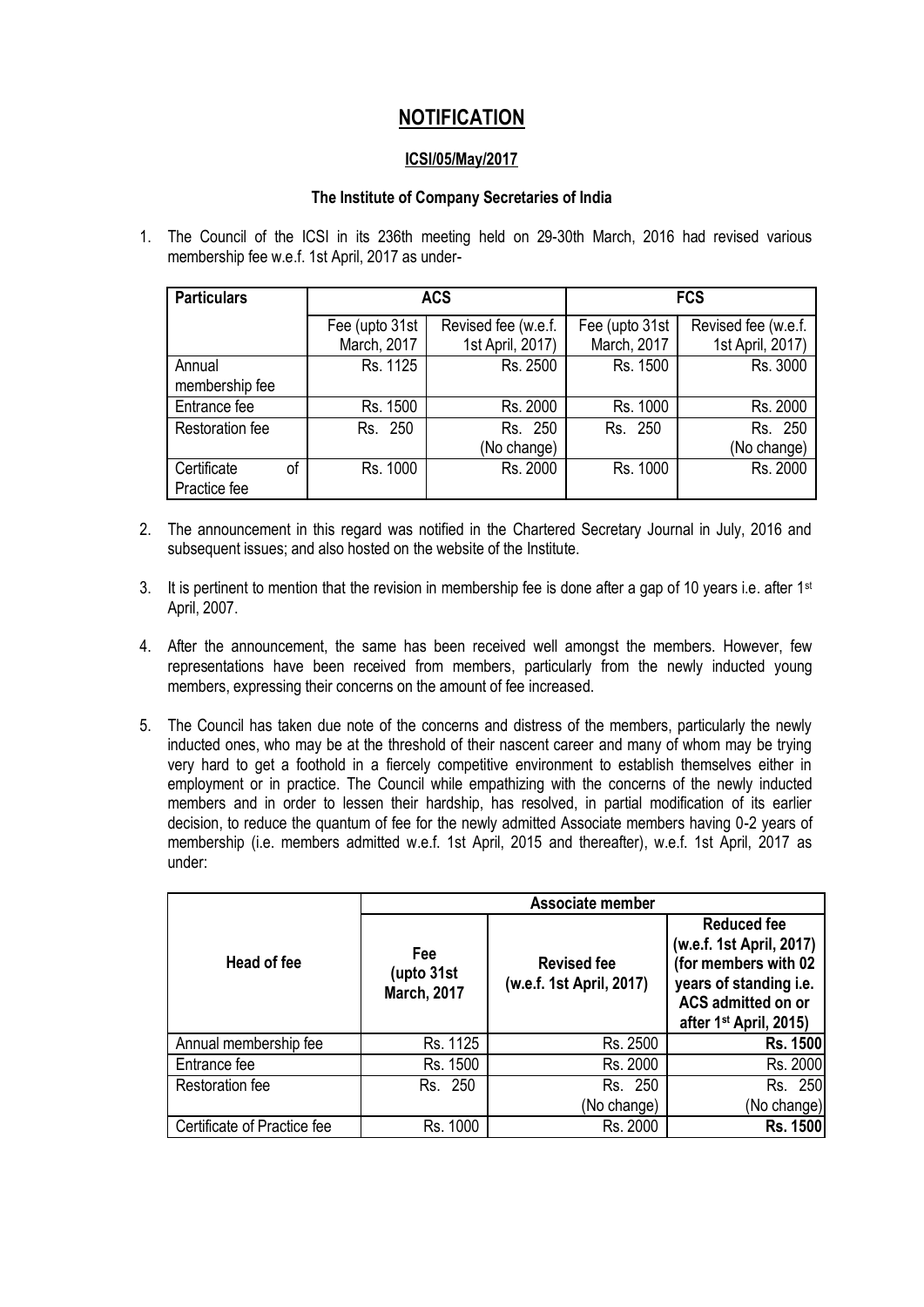- 6. The reduced fee structure will be applicable for the members having membership of 0-2 years (admitted on any date, on or after 1st April, 2015 to 31st March, 2017) for two financial years only, i.e. for FY 2017-18 and 2018-19.
- 7. Accordingly, the benefit will also be available to the members admitted on any date, on or after 1st April, 2017 for two financial years, (i.e. the year of admission and the following year) till further determination of fee, if any, by the Council.
- 8. In nutshell, this benefit will be available to the newly admitted members for a maximum of 'two' initial annual membership fee for the period falling on or after 1<sup>st</sup> April, 2017.
- 9. A detailed FAQ in this regard is given in **Annexure - I.**

Date: 11<sup>th</sup> May, 2017 Secretary

New Delhi (CS Dinesh C. Arora)

\*\*\*\*\*\*\*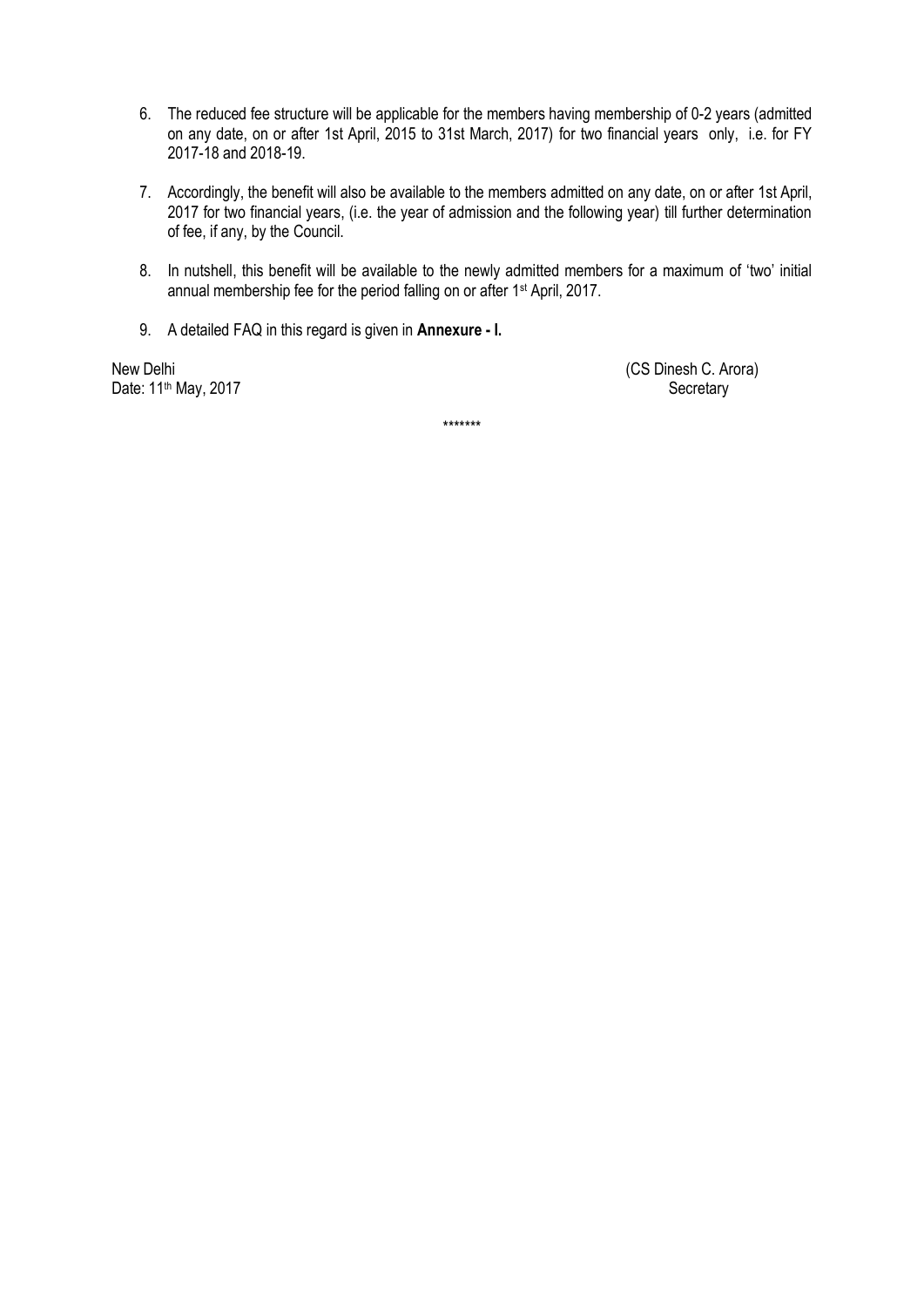**FAQs on reduced fee structure w.e.f. 1st April, 2017, for the newly admitted ACS having 0-2 years of standing (admitted on any date, on or after 1st April, 2015)**

| SI. No. | Question                                                                                                                                                                                                                               | <b>Answer</b>                                                                                                                                                                                                                                                           |
|---------|----------------------------------------------------------------------------------------------------------------------------------------------------------------------------------------------------------------------------------------|-------------------------------------------------------------------------------------------------------------------------------------------------------------------------------------------------------------------------------------------------------------------------|
| 1.      | Who are eligible for the reduced fee structure?                                                                                                                                                                                        | ACS, having 0-2 years of membership, admitted on or after<br>1st April, 2015.                                                                                                                                                                                           |
| 2.      | For how long ACS, admitted during the period<br>from 01.04.2015 to 31.03.2017, can avail the<br>benefit of the reduced fee structure?                                                                                                  | For two years i.e. FY 2017-18 and 2018-19 (irrespective of<br>the date of admission as ACS between 1st April to 31st<br>March)                                                                                                                                          |
| 3.      | Whether the reduced fee structure is with<br>retrospective effect?                                                                                                                                                                     | The reduced fee structure is applicable w.e.f. 01-04-2017 for<br>the ACS admitted on or after 01-04-2015.                                                                                                                                                               |
| 4.      | From which financial year ACS, admitted during<br>the period from 01.04.2015 to 31.03.2017, are<br>required to pay the full annual membership and<br>certificate of practice fee (as revised by the<br>Council w.e.f. 1st April, 2017) | From FY 2019-20 onwards.                                                                                                                                                                                                                                                |
| 5.      | What is the annual membership fee payable by<br>ACS admitted till 31.03.2015?                                                                                                                                                          | Rs. 2500.                                                                                                                                                                                                                                                               |
| 6.      | What is the annual membership fee payable by<br>ACS, admitted during the period from 01.04.2015<br>to 31.03.2017?                                                                                                                      | Rs. 1500 in FY 2017-18 and FY 2018-19<br>Rs. 2500 from FY 2019-20 onwards.                                                                                                                                                                                              |
| 7.      | What is the annual membership fee payable by<br>ACS, admitted on or after 01.04.2017?                                                                                                                                                  | Rs. 1500 in the financial year in which admitted as ACS (Rs.<br>750 in case admitted during the period from October to<br>March)<br>Rs. 1500 in the year following the year of admission<br>Rs. 2500 from the second financial year following the year of<br>admission. |
| 8.      | What are the entrance fee and the restoration fee<br>for ACS, admitted on or after 01.04.2015, if<br>applicable?                                                                                                                       | It is Rs. 2000 and Rs. 250 respectively (no reduction in these<br>heads)                                                                                                                                                                                                |
| 9.      | What is the certificate of practice fee payable by<br>ACS admitted till 31.03.2015 (irrespective of the<br>date of obtaining the certificate of practice)?                                                                             | Rs. 2000.                                                                                                                                                                                                                                                               |
| 10.     | What is the certificate of practice fee payable by<br>ACS, admitted during the period from 01.04.2015<br>to 31.03.2017 (irrespective of the date of obtaining<br>the certificate of practice)?                                         | Rs. 1500 in FY 2017-18 and FY 2018-19<br>Rs. 2000 from FY 2019-20 onwards.                                                                                                                                                                                              |
| 11.     | What is the certificate of practice fee payable by<br>ACS, admitted on or after 01.04.2017 (irrespective<br>of the date of obtaining the certificate of practice)?                                                                     | Rs. 1500 in the financial year in which admitted as ACS (Rs.<br>750 in case admitted during the period from October to<br>March)<br>Rs. 1500 in the year following the year of admission<br>Rs. 2000 from the second financial year following the year of<br>admission. |
| 12.     | What is the fee payable for becoming ACS w.e.f.<br>1st April, 2017 (if admitted during the period from<br>April to September)?                                                                                                         | The fee payable is Rs. 3500. The break-up is as under:<br>Entrance fee - Rs. 2000<br>Annual Membership fee (in the year of admission)– Rs. 1500                                                                                                                         |
| 13.     | What is the fee payable for becoming ACS w.e.f.<br>1st April, 2017 (if admitted during the period from<br>October to March)?                                                                                                           | The fee payable is Rs. 2750. The break-up is as under:<br>Entrance fee - Rs. 2000<br>Annual Membership fee (in the year of admission)– Rs. 750                                                                                                                          |
| 14.     | What is the fee payable by ACS, above sixty /<br>seventy years of age, admitted during the period<br>from 01.04.2015 to 31.03.2017, during renewal of<br>membership, in the financial years 2017-18 and                                | Concessional fee as per the CS Regulations, 1982 as under:<br>FY 2017-18 & FY 2018-19 - Rs. 750 for above sixty / Rs. 375<br>for above seventy).<br>FY 2019-20 onwards $-$ Rs. 1250 for above sixty / Rs. 625 for                                                       |